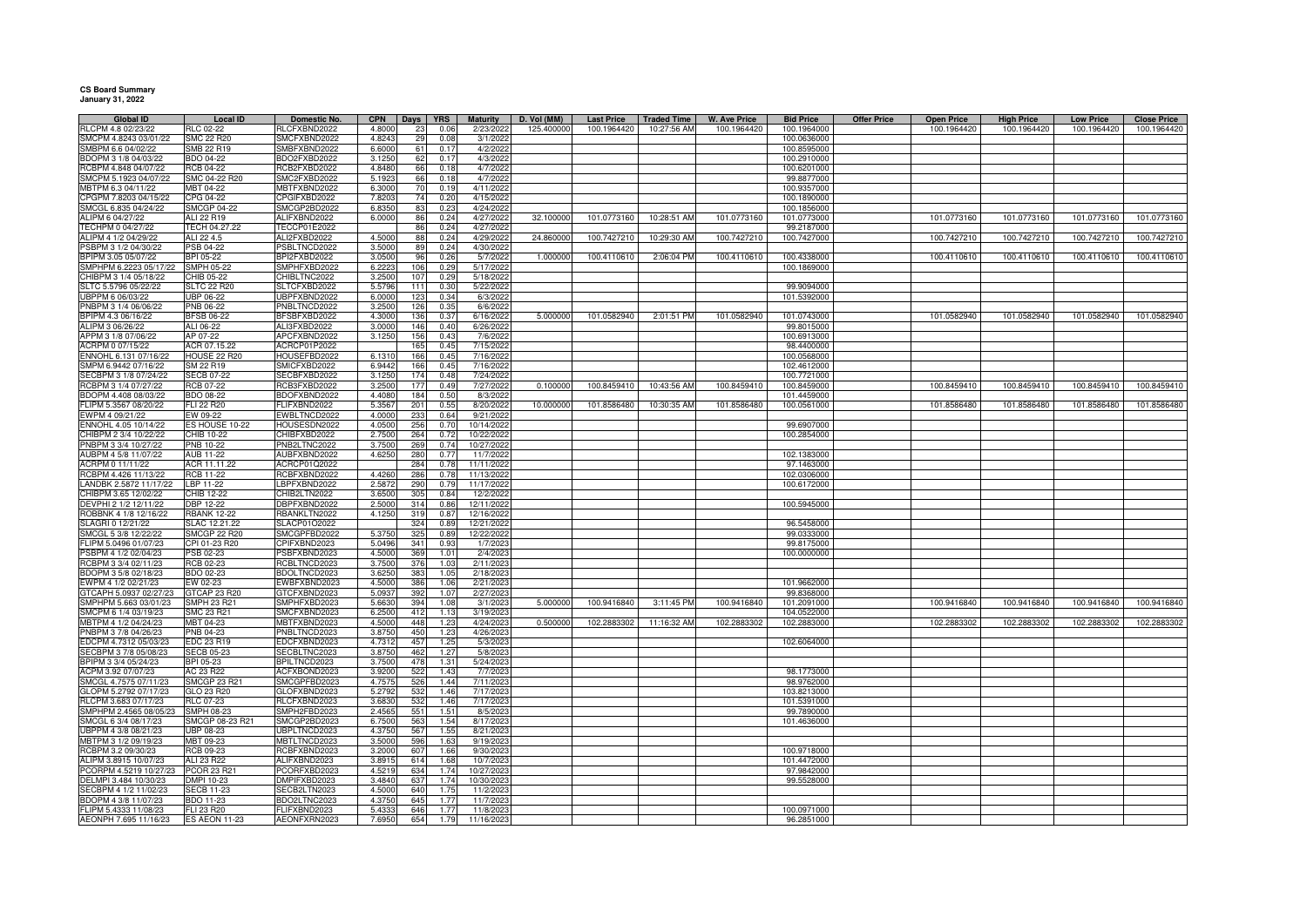| <b>Global ID</b>                             | <b>Local ID</b>               | Domestic No.                 | <b>CPN</b>       | <b>Days</b> | <b>YRS</b> | <b>Maturity</b>      | D. Vol (MM)  |             | Last Price   Traded Time | <b>W. Ave Price</b> | <b>Bid Price</b> | <b>Offer Price</b> | <b>Open Price</b> | <b>High Price</b> | <b>Low Price</b> | <b>Close Price</b> |
|----------------------------------------------|-------------------------------|------------------------------|------------------|-------------|------------|----------------------|--------------|-------------|--------------------------|---------------------|------------------|--------------------|-------------------|-------------------|------------------|--------------------|
| AEVPM 2.8403 11/16/23                        | AEV 11-23                     | AEV2FXBD2023                 | 2.840            | 654         | 1.79       | 11/16/202            |              |             |                          |                     | 99.6359000       |                    |                   |                   |                  |                    |
| FLIPM 3.3353 11/18/23                        | FLI 11-23                     | FLI2FXBD2023                 | 3.335            | 656         | 1.80       | 11/18/202            |              |             |                          |                     | 99.2830000       |                    |                   |                   |                  |                    |
| EWPM 4 5/8 12/07/23                          | EW 12-23                      | WBLTNCD2023                  | 4.625            | 675         | 1.85       | 12/7/202             |              |             |                          |                     |                  |                    |                   |                   |                  |                    |
| JBPPM 2 3/4 12/09/23                         | UBP 12-23                     | <b>JBPFXBND2023</b>          | 2.7500           | 677         | 1.85       | 12/9/202             |              |             |                          |                     | 100.2699000      |                    |                   |                   |                  |                    |
| VLLPM 8 12/21/23                             | <b>VLL 23 R21</b>             | VLLFXBND2023                 | 8.0000           | 689         | 1.89       | 12/21/2023           |              |             |                          |                     | 101.3066000      |                    |                   |                   |                  |                    |
| AREIPM 3.0445 12/28/23                       | <b>AREIT 12-23</b>            | AREITFXB2023                 | 3.0445           | 696         | 1.91       | 12/28/2023           |              |             |                          |                     | 99.6211000       |                    |                   |                   |                  |                    |
| CHIBPM 4.55 01/12/24                         | CHIB 01-24                    | CHIBLTNC2024                 | 4.5500           | 711         | 1.95       | 1/12/202             |              |             |                          |                     |                  |                    |                   |                   |                  |                    |
| ROBBNK 4 7/8 01/16/24                        | <b>RBANK 01-24</b>            | RBANKLTN2024                 | 4.8750           | 715         | 1.96       | 1/16/202             |              |             |                          |                     |                  |                    |                   |                   |                  |                    |
| FDCPM 6.1458 01/24/24                        | <b>FDC 24 R21</b>             | FDCFXBND2024                 | 6.145            | 723         | 1.98       | 1/24/2024            |              |             |                          |                     | 101.2016000      |                    |                   |                   |                  |                    |
| APPM 7.5095 01/25/24                         | AP 24 R22                     | APCFXBND2024                 | 7.509            | 724         | 1.98       | 1/25/2024            |              |             |                          |                     | 104.7033000      |                    |                   |                   |                  |                    |
|                                              |                               |                              |                  |             |            |                      |              | 99.9998890  |                          |                     | 99.9999000       |                    | 99.9998890        |                   |                  |                    |
| BDOPM 2.9 01/28/24                           | BDO 01-24                     | BDOFXBND2024                 | 2.9000           | 727         | 1.99       | 1/28/202             | 229.000000   |             | 2:42:01 PM               | 99.9998890          |                  |                    |                   | 99.9998890        | 99.9998890       | 99.9998890         |
| BPIPM 2.8068 01/31/24                        | <b>BPI 24 R23</b>             | BPIFXBND2024                 | 2.8068           | 730         | 2.00       | 1/31/2024            | 1,228.200000 | 100.0000000 | 10:30:41 AM              | 100.0000000         | 100.0034000      |                    | 100.0000000       | 100.0000000       | 100.0000000      | 100.0000000        |
| TELPM 5.2813 02/06/24                        | <b>TEL 24 R21</b>             | TELFXBND2024                 | 5.2813           | 736         | 2.02       | 2/6/2024             |              |             |                          |                     | 101.2051000      |                    |                   |                   |                  |                    |
| PSBPM 5 02/09/24                             | PSB 02-24                     | PSBLTNCD2024                 | 5.0000           | 739         | 2.02       | 2/9/2024             |              |             |                          |                     |                  |                    |                   |                   |                  |                    |
| CHIBPM 2 1/2 02/18/24                        | CHIB 02-24                    | CHIBFXBD2024                 | 2.5000           | 748         | 2.05       | 2/18/2024            |              |             |                          |                     | 99.9999000       |                    |                   |                   |                  |                    |
| CPGPM 4.8467 03/01/24                        | CPG 03-24                     | CPGIFXBD2024                 | 4.846            | 760         | 2.08       | 3/1/202              |              |             |                          |                     | 98.4317000       |                    |                   |                   |                  |                    |
| SMCPM 5.284 03/01/24                         | <b>SMC 24 R22</b>             | SMCFXBND2024                 | 5.284            | 760         | 2.08       | 3/1/202              |              |             |                          |                     | 101.5472000      |                    |                   |                   |                  |                    |
| STIEPM 5.8085 03/23/24                       | STIESG 24 R22                 | STIGFXBD2024                 | 5.808            | 782         | 2.14       | 3/23/2024            | 0.500000     | 94.7765770  | 2:13:47 PM               | 94.7765770          | 93.1939000       |                    | 94.7765770        | 94.7765770        | 94.7765770       | 94.7765770         |
| MEGPM 5.3535 03/28/24                        | <b>MEG 24 R22</b>             | MEGFXBND2024                 | 5.353            | 787         | 2.16       | 3/28/202             |              |             |                          |                     | 101.3182000      |                    |                   |                   |                  |                    |
| RCBPM 5 1/2 03/28/24                         | RCB 03-24                     | RCBLTNCD2024                 | 5.500            | 787         | 2.16       | 3/28/2024            |              |             |                          |                     |                  |                    |                   |                   |                  |                    |
| TOLPM 5 1/2 03/31/24                         | <b>MNTC 24 R21</b>            | MNTCFXBD2024                 | 5.500            | 790         | 2.16       | 3/31/2024            |              |             |                          |                     | 98.9913000       |                    |                   |                   |                  |                    |
| SMBPM 6 04/02/24                             | <b>SMB 24 R21</b>             | SMBFXBND2024                 | 6.000            | 792         | 2.17       | 4/2/202              |              |             |                          |                     | 101.2535000      |                    |                   |                   |                  |                    |
| SMPM 3.3613 04/02/24                         | SM 04-24                      | SMIC2FBD2024                 | 3.361            | 792         | 2.17       | 4/2/202              |              |             |                          |                     | 100.9593000      |                    |                   |                   |                  |                    |
| MBTPM 5 3/8 04/04/24                         | MBT 04-24                     | MBT2LTNC2024                 | 5.375            | 79          | 2.17       | 4/4/202              |              |             |                          |                     |                  |                    |                   |                   |                  |                    |
| PBC 5 5/8 04/08/24                           | <b>PBCOM 04-24</b>            | PBCOMLTN2024                 | 5.6250           | 798         | 2.19       | 4/8/2024             |              |             |                          |                     |                  |                    |                   |                   |                  |                    |
| PCORPM 7.8183 04/19/24                       | <b>PCOR 24 R22</b>            | PCORFXBD2024                 | 7.8183           | 809         | 2.22       | 4/19/2024            |              |             |                          |                     | 101.6627000      |                    |                   |                   |                  |                    |
| SMCGL 7.1783 04/24/24                        | SMCGP 04-24 R22               | SMCGP2BD2024                 | 7.1783           | 814         | 2.23       | 4/24/2024            |              |             |                          |                     | 101.9155000      |                    |                   |                   |                  |                    |
| SMPHPM 5.1683 05/18/24                       |                               |                              |                  |             |            |                      |              |             |                          |                     |                  |                    |                   |                   |                  |                    |
|                                              | SMPH 05-24 R22                | SMPH2FBD2024                 | 5.1683           | 838         | 2.29       | 5/18/2024            | 5.000000     | 101.9762750 | 2:37:10 PM               | 101.9762750         | 102.3105000      |                    | 101.9762750       | 101.9762750       | 101.9762750      | 101.9762750        |
| ACPM 3.026 05/28/24                          | AC 05-24                      | ACFXBOND2024                 | 3.0260           | 848         | 2.32       | 5/28/2024            |              |             |                          |                     | 98.7260000       |                    |                   |                   |                  |                    |
| AEVPM 6.0157 06/18/24                        | <b>AEV 24 R23</b>             | AEVFXBND2024                 | 6.015            | 869         | 2.38       | 6/18/2024            |              |             |                          |                     | 101.1395000      |                    |                   |                   |                  |                    |
| EDCPM 2.8565 06/25/24                        | EDC 06-24 R23                 | EDCFXBND2024                 | 2.856            | 876         | 2.40       | 6/25/202             |              |             |                          |                     | 100.3594000      |                    |                   |                   |                  |                    |
| MBTPM 3 7/8 07/20/24                         | MBT 07-24                     | <b>MBTLTNCD2024</b>          | 3.875            | 901         | 2.47       | 7/20/202             |              |             |                          |                     |                  |                    |                   |                   |                  |                    |
| DDPM 6.0952 07/21/24                         | DD 24 R22                     | DDFXBOND2024                 | 6.095            | 902         | 2.47       | 7/21/2024            |              |             |                          |                     | 98.5207000       |                    |                   |                   |                  |                    |
| GTCAPH 5 5/8 08/07/24                        | GTCAP 24 R21                  | <b>STCFXBND2024</b>          | 5.6250           | 919         | 2.52       | 8/7/2024             |              |             |                          |                     | 99.1304000       |                    |                   |                   |                  |                    |
| VLLPM 5.7512 08/08/24                        | <b>VLL 24 R23</b>             | /LLFXBND2024                 | 5.7512           | 920         | 2.52       | 8/8/2024             |              |             |                          |                     | 96.4677000       |                    |                   |                   |                  |                    |
| BACNOT 3.5335 08/20/24                       | <b>PHN 24 R23</b>             | HNFXBND2024                  | 3.533            | 932         | 2.55       | 8/20/202             |              |             |                          |                     | 97.6831000       |                    |                   |                   |                  |                    |
| PNBPM 5 3/4 08/27/24                         | PNB 08-24                     | PNBLTNCD2024                 | 5.750            | 939         | 2.57       | 8/27/202             |              |             |                          |                     |                  |                    |                   |                   |                  |                    |
| SMPHPM 5.7417 09/01/24                       | SMPH 24 R21                   | SMPHFXBD2024                 | 5.741            | 944         | 2.59       | 9/1/202              |              |             |                          |                     | 103.0075000      |                    |                   |                   |                  |                    |
| DNLPM 2.7885 09/14/24                        | DNL 09-24                     | DNLFXBND2024                 | 2.788            | 957         | 2.62       | 9/14/202             |              |             |                          |                     | 98.8461000       |                    |                   |                   |                  |                    |
| ALIPM 4.758 09/30/24                         | ALI 24 R22                    | ALI2FXBD2024                 | 4.758            | 97          | 2.66       | 9/30/202             |              |             |                          |                     | 101.2704000      |                    |                   |                   |                  |                    |
| SMCPM 5.55 10/04/24                          | SMC 10-24 R22                 | SMC2FXBD2024                 | 5.550            | 977         | 2.68       | 10/4/202             |              |             |                          |                     | 101.3659000      |                    |                   |                   |                  |                    |
| BDOPM 5 3/8 10/12/24                         | BDO 10-24                     | BDOLTNCD2024                 | 5.3750           | 985         | 2.70       | 10/12/2024           |              |             |                          |                     |                  |                    |                   |                   |                  |                    |
| FLIPM 5.6389 12/04/24                        | FLI 24 R21                    | FLIFXBND2024                 | 5.6389           | 1038        | 2.84       | 12/4/2024            |              |             |                          |                     | 103.0175000      |                    |                   |                   |                  |                    |
| SMCGL 6 1/4 12/22/24                         | <b>SMCGP 24 R22</b>           | SMCGPFBD2024                 | 6.2500           | 1056        | 2.89       | 12/22/2024           |              |             |                          |                     | 105.2689000      |                    |                   |                   |                  |                    |
|                                              |                               |                              |                  | 1102        | 3.02       |                      |              |             |                          |                     | 99.3264000       |                    |                   |                   |                  |                    |
| ALCOPM 6.3517 02/06/25<br>ACPM 4.82 02/10/25 | ALCO 25 R23                   | ALCOFXBD2025<br>ACFXBOND2025 | 6.3517<br>4.8200 |             | 3.03       | 2/6/2025<br>2/10/202 |              |             |                          |                     | 98.1178000       |                    |                   |                   |                  |                    |
| RLCPM 4.9344 02/23/25                        | AC 25 R23<br><b>RLC 02-25</b> | RLCFXBND2025                 | 4.934            | 1106<br>111 | 3.06       |                      |              |             |                          |                     | 99.8129000       |                    |                   |                   |                  |                    |
|                                              |                               |                              |                  |             |            | 2/23/202             |              |             |                          |                     |                  |                    |                   |                   |                  |                    |
| SMPHPM 6.0804 03/01/25                       | SMPH 03-25 R23                | SMPH2FBD2025                 | 6.080            | 112         | 3.08       | 3/1/202              |              |             |                          |                     | 104.9344000      |                    |                   |                   |                  |                    |
| FBPM 5.05 03/10/25                           | <b>SMFB 25 R23</b>            | SMFBFXBD2025                 | 5.050            | 113         | 3.11       | 3/10/202             |              |             |                          |                     | 102.4611000      |                    |                   |                   |                  |                    |
| SMCPM 6 5/8 03/19/25                         | <b>SMC 25 R23</b>             | SMCFXBND2025                 | 6.625            | 1143        | 3.13       | 3/19/202             |              |             |                          |                     | 110.4764000      |                    |                   |                   |                  |                    |
| SECBPM 4 03/23/25                            | <b>SECB 03-25</b>             | SECBLTNC2025                 | 4.000            | 1147        | 3.14       | 3/23/202             |              |             |                          |                     |                  |                    |                   |                   |                  |                    |
| SMPHPM 4.8643 03/25/25                       | SMPH K 03-25 R23              | SMPH3FBD2025                 | 4.864            | 1149        | 3.15       | 3/25/202             | 10.000000    | 102.5825430 | 2:27:00 PM               | 102.5825430         | 102.2302000      |                    | 102.5825430       | 102.5825430       | 102.5825430      | 102.5825430        |
| BDOPM 4 03/27/25                             | BDO 03-25                     | BDOLTNCD2025                 | 4.0000           | 115         | 3.15       | 3/27/202             |              |             |                          |                     |                  |                    |                   |                   |                  |                    |
| PNBPM 4 3/8 04/11/25                         | PNB 04-25                     | PNBLTNCD2025                 | 4.3750           | 1166        | 3.19       | 4/11/202             |              |             |                          |                     |                  |                    |                   |                   |                  |                    |
| BPIPM 4 04/25/25                             | BPI 04-25                     | BPILTNCD2025                 | 4.0000           | 1180        | 3.23       | 4/25/202             |              |             |                          |                     |                  |                    |                   |                   |                  |                    |
| ALIPM 3.6262 05/04/25                        | ALI 05-25 R23                 | ALI4FXBD2025                 | 3.6262           | 1189        | 3.26       | 5/4/2025             | 2.000000     | 99.0169390  | 3:35:37 PM               | 99.4721560          | 93.0379000       |                    | 99.9273730        | 99.9273730        | 99.0169390       | 99.0169390         |
| SLTC 6.4872 05/22/25                         | <b>SLTC 25 R22</b>            | SLTCFXBD2025                 | 6.4872           | 1207        | 3.31       | 5/22/202             |              |             |                          |                     | 101.4489000      |                    |                   |                   |                  |                    |
| SECBPM 4 06/17/25                            | <b>SECB 06-25</b>             | SECB2LTN2025                 | 4.0000           | 1233        | 3.38       | 6/17/2025            |              |             |                          |                     |                  |                    |                   |                   |                  |                    |
| VLLPM 5.6992 06/18/25                        | <b>VLL 25 R22</b>             | VLL2FXBD2025                 | 5.6992           | 1234        | 3.38       | 6/18/202             |              |             |                          |                     | 100.3009000      |                    |                   |                   |                  |                    |
| TOLPM 6.6407 07/04/25                        | <b>NLEX 25 R23</b>            | NLEXFXBD2025                 | 6.640            | 1250        | 3.42       | 7/4/202              |              |             |                          |                     | 110.5966000      |                    |                   |                   |                  |                    |
| APPM 3.935 07/06/25                          | AP 25 R23                     | APCFXBND2025                 | 3.935            | 1252        | 3.43       | 7/6/202              |              |             |                          |                     | 99.7918000       |                    |                   |                   |                  |                    |
| ENNOHL 6.8666 07/16/25                       | <b>HOUSE 25 R22</b>           | HOUSEFBD2025                 | 6.8666           | 1262        | 3.46       | 7/16/202             |              |             |                          |                     | 101.1245000      |                    |                   |                   |                  |                    |
| RLCPM 3.8 07/17/25                           | <b>RLC 07-25</b>              | RLC2FXBD2025                 | 3.8000           | 1263        | 3.46       | 7/17/202             |              |             |                          |                     | 99.3586000       |                    |                   |                   |                  |                    |
| SECBPM 4 08/05/25                            | <b>SECB 08-25</b>             | SECB3LTN2025                 | 4.0000           | 1282        | 3.51       | 8/5/202              |              |             |                          |                     |                  |                    |                   |                   |                  |                    |
| AEVPM 3.2977 08/09/25                        | AEV 08-25 R23                 | AEV2FXBD2025                 | 3.297            | 1286        | 3.52       | 8/9/202              | 46.820000    | 99.0061870  | 3:59:55 PM               | 98.9245430          | 99.3326000       |                    | 98.8428990        | 99.0061870        | 98.8428990       | 99.0061870         |
|                                              | FLI 25 R22                    | FLIFXBND2025                 | 5.713            |             | 3.55       | 8/20/202             |              |             |                          |                     | 103.6279000      |                    |                   |                   |                  |                    |
| FLIPM 5.7139 08/20/25                        |                               |                              |                  | 1297        |            |                      |              |             |                          |                     |                  |                    |                   |                   |                  |                    |
| BANKCM 4 1/2 09/17/25                        | <b>BOC 09-25</b>              | BOCLTNCD2025                 | 4.5000           | 1325        | 3.63       | 9/17/202             |              |             |                          |                     |                  |                    |                   |                   |                  |                    |
| ALIPM 3.862 09/29/25                         | ALI 25 R23                    | ALI3FXBD2025                 | 3.862            | 1337        | 3.66       | 9/29/202             |              |             |                          |                     | 99.3626000       |                    |                   |                   |                  |                    |
| PCORPM 3.4408 10/12/25                       | PCOR 10-25                    | PCOR2FXB2025                 | 3.440            | 1350        | 3.70       | 10/12/202            |              |             |                          |                     | 96.4125000       |                    |                   |                   |                  |                    |
| PCORPM 8.0551 10/19/25                       | <b>PCOR 25 R23</b>            | PCORFXBD2025                 | 8.055            | 1357        | 3.72       | 10/19/202            |              |             |                          |                     | 110.8316000      |                    |                   |                   |                  |                    |
| ALIPM 4 3/4 10/25/25                         | ALI 25 R22                    | ALI2FXBD2025                 | 4.7500           | 1363        | 3.73       | 10/25/202            | 1.200000     | 102.2184230 | 11:53:42 AM              | 102.2184230         | 101.5296000      |                    | 102.2184230       | 102.2184230       | 102.2184230      | 102.2184230        |
| DELMPI 3.7563 10/30/25                       | <b>DMPI 25 R24</b>            | DMPIFXBD2025                 | 3.756            | 1368        | 3.75       | 10/30/202            |              |             |                          |                     | 95.9427000       |                    |                   |                   |                  |                    |
| AEVPM 3.3059 11/16/25                        | <b>AEV 25 R23</b>             | AEVFXBND2025                 | 3.305            | 1385        | 3.79       | 11/16/202            |              |             |                          |                     | 99.6663000       |                    |                   |                   |                  |                    |
| SMPHPM 4.799 11/25/25                        | <b>SMPH 25 R23</b>            | SMPHFXBD2025                 | 4.7990           | 1394        | 3.82       | 11/25/202            |              |             |                          |                     | 96.7623000       |                    |                   |                   |                  |                    |
| APPM 3.9992 12/02/25                         | AP 12-25 R23                  | APC2FXBD2025                 | 3.9992           | 1401        | 3.84       | 12/2/2025            |              |             |                          |                     | 99.8193000       |                    |                   |                   |                  |                    |